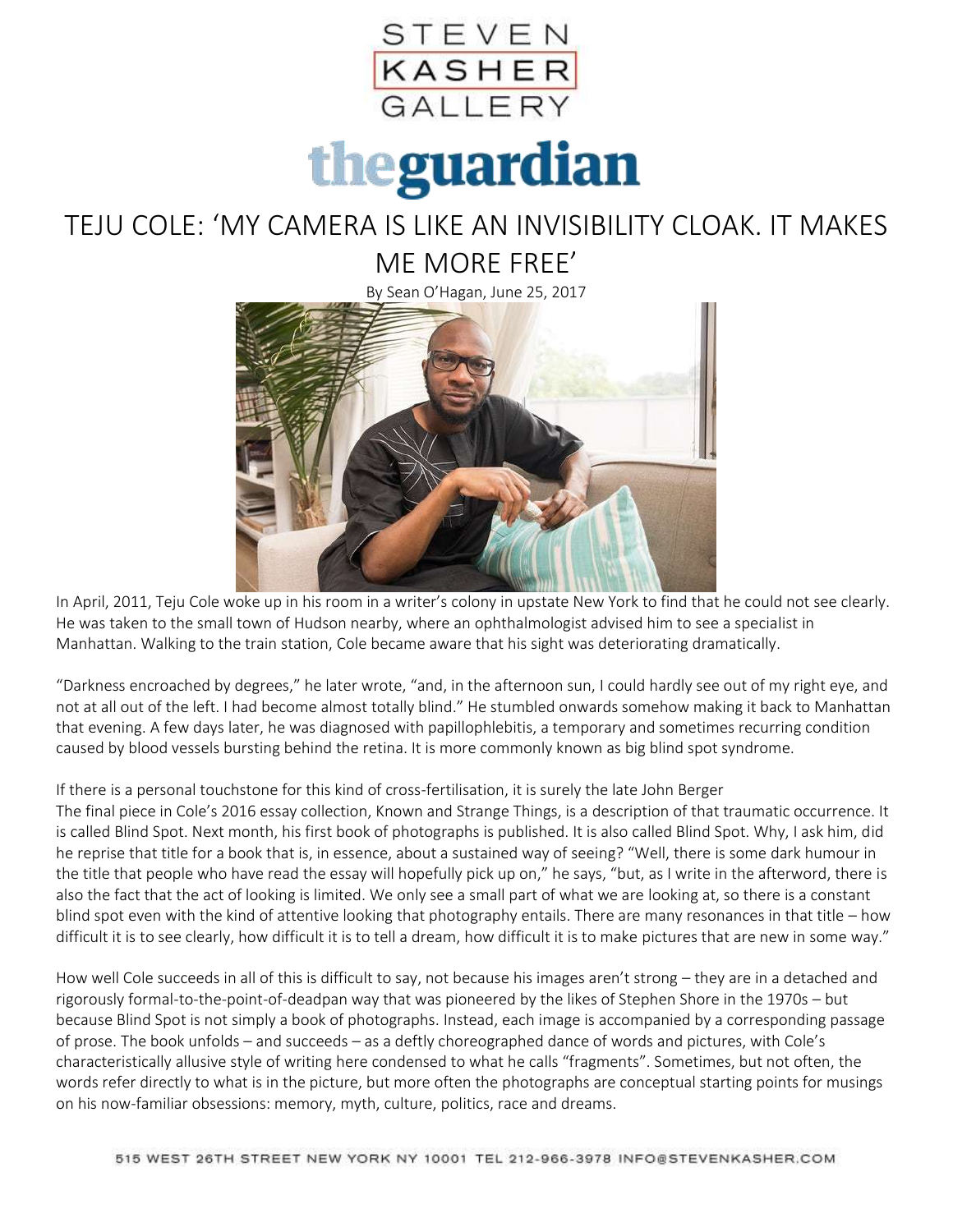

The associations, though, are often not entirely clear. A photograph of a telegraph pole on a deserted street in Selma, Alabama prompts a memory of a dream Cole had about crossing a street but never arriving at the other side, which, in turn, calls up a quotation on consciousness and time by the French phenomenological philosopher, Maurice Merleau-Ponty. A street portrait of the back of a blond woman in New York City (see below), redolent of the work of Joel Meyerowitz, is matched with a fragment from Greek mythology concerning the painter Timanthes's mysterious portrait of the grieving, veiled Agamemnon. This is, for want of a better phrase, quintessentially Cole-ian.

"I see it as a unified story," he explains, "but one in which each fragment of prose is dense in the way that a poem is dense. There are thematic breadcrumbs scattered throughout the text, but, yes, it is oblique. It's not meant to be obvious, but a more psychologically resonant series of fragments that detonate on some deeper level."

He talks me through a photograph of a ship's foghorn, white with a gold rim, resplendent against a backdrop of Lake Brienz in Switzerland, the mountains rising out of the sea in the background amid glowering clouds. The fragment reads: "I opened my eyes, What lay before me looked like the sound of the alphorn at the beginning of the final movement of Brahms's First Symphony. This was the sound, this was the sound I saw."

It is one of the briefest passages in the book, Cole elaborates, but it is alongside one of the most important images. "It has the private density of poetry and an emotional charge for me. Brahms is one of my favourite composers. When I hear that passage, I think of epiphany and happiness. Brahms spent a little time in Switzerland learning the alphorn, which gave him the idea for the fanfare in his first symphony. All I have described you could find out through a Google search of 'Brahms', 'alphorn' and 'Switzerland'. These are not truly private allusions, just densely packed, implicit rather than explicit. That's how the words and pictures work – they go beyond themselves in a way."

Taken alongside his fiction and his essays, which range from the reflective to the polemical, as well as the photography column he writes for the New York Times, Blind Spot further enhances Cole's already burnished reputation. He is a writer for our times, prodigious, wide-ranging and supremely confident in his reach. In Known and Strange Things, to give just a few examples, he discourses passionately on race in America, explores the poetics of Saul Leiter's pioneering colour photographs and, in two consecutive essays, lauds VS Naipaul, the elegant writer, and nails VS Naipaul, the dreadful old reactionary.

If there is a personal touchstone for this kind of cross-fertilisation, it is surely the late John Berger, one of his heroes, though Berger, as I remind him, never took photographs. "I actually asked John why photography was not part of his practice," Cole says, "In his case, to photograph a subject was to foreclose some part of what he could write about it. He saw it as an interference in his writing faculties. I don't think like that about it. In fact, for me, taking a photograph of something often induces further thoughts on it."

In the flesh, Cole is both charming and intense. When I met him briefly last summer at a party in Manhattan thrown in his honour by his editors at the New York Times, he was warm and inclusive, but, even in casual conversation, there is a palpable alertness about him that intrigues. He seems acutely conscious, too, of his own place in the intellectual firmament. In Known and Strange Things, he revealed that his antidote to insomnia was to "rise from my bed and watch Jacques Derrida talk". In his deftly elegant takedown of Naipaul, there is also the distinct suggestion that a literary baton is being passed from the older master to the heir apparent.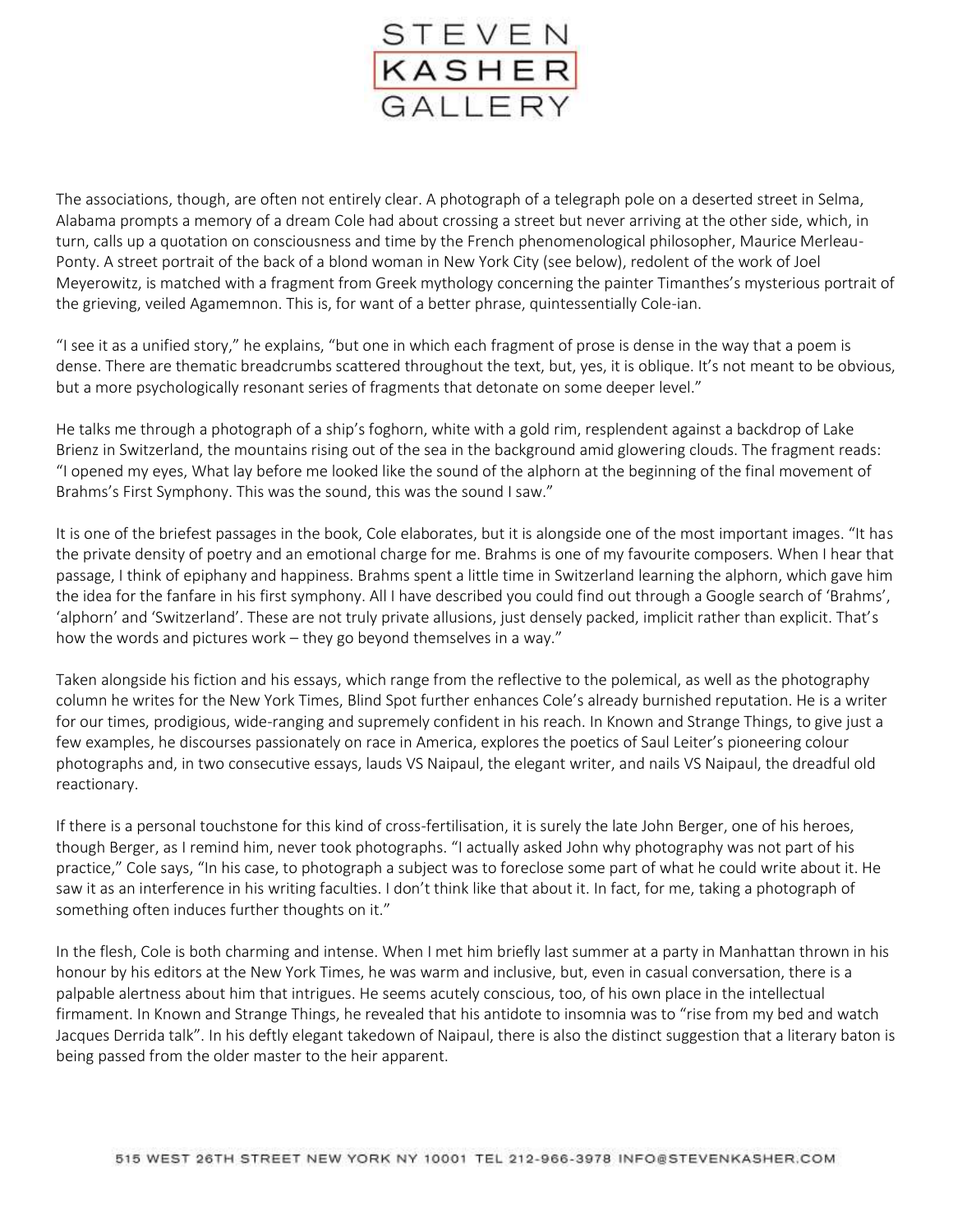

Cole's precocious literary talent must surely have been honed in childhood. Born in Michigan, he was taken back to Nigeria as a child by his parents when they had completed their studies. His upbringing, he says, was solidly middle-class and aspirational. His father worked in middle management and his mother was a school teacher; both instilled in him the notion that "the child had to do better in education than their peers". When he travelled to America in the early 90s to commence his own college education, he felt he was returning home. "For sure, I had conflict and a certain nervousness, but not the kind that comes from thinking of oneself as an immigrant. I had a sense of my rights as an American. There was a period of adjustment – there still is – but the feeling I have sometimes of being lost in the world is more to do with my own personality than America."

Cole studied art and art history at Kalamazoo College, Michigan – "a good liberal college with the kind of leafy campus you get in American campus novels" – and later tried and failed to apply himself to a degree in medicine, in part to appease his parents. That failure haunted him for a while and, he says, he suffered from a bout of depression around that time. "I had no money, no time to read or go to concerts and I felt starved of that. Plus, I was very cold in Michigan and isolated. For two years, I was struggling to do well when I was used to doing well. I do not want to dwell on it but, for a time, I was phenomenally not myself. All the things you hear about depression were there."

He later pursued a doctorate in art history at Columbia, but, by then, as he puts it, "the Open City engine had begun to rev up". Having successfully published his first book, the novella Every Day Is for the Thief, in 2007 with the small imprint Cassava Republic in Nigeria, Cole had no great expectations for his first publication in the US, Open City, which he had written while studying. "In truth, I thought it would vanish, but it somehow chimed with the mood in America at the time."

Published in 2011, 10 years on from 9/11, when, as Cole puts it, "people were thinking about what had happened in a quieter, more reflective way", the book was hailed as a small masterpiece of diaristic observation and reflection in which the Nigerian-American protagonist lets his thoughts flow as if in rhythm with his daily walks around the neighbourhoods of New York.

In Open City, his descriptions of his New York evince a keen, roving attentiveness reminiscent of the city's great street photographers: Garry Winogrand, Meyerowitz and Leiter are presences in his prose alongside the more often cited Berger and WG Sebald. Cole, as he is keen to point out, has been taking photographs longer than he has been writing fiction. In Every Day Is for the Thief, the text is punctuated by Cole's black-and-white photographs evoking the swaggering, chaotic thrust of Lagos, his childhood home.

In both novels, Cole's writing style recalls Christopher Isherwood's celebrated description of his own prose: "I am a camera with its shutter open, quite passive, recording, not thinking. Recording the man shaving at the window opposite and the woman in the kimono washing her hair. Some day, all this will have to be developed, carefully printed, fixed."

Cole cites the great experimental film-maker Chris Marker as perhaps the crucial influence in his novels. "In his great film, Sans Soleil, Marker moves between zooming out and watching the flow of life and zooming in to look at the pattern of the details of everyday experience. He is not telling you one thing about a place, but allowing it all to come in and making the connections visible. He is a major influence on Open City and even more on Blind Spot, where the subject itself is that kind of interconnectedness."

In many ways, then, Blind Spot continues in the vein of Teju Cole's fiction. This time around, though, he is the peripatetic narrator on an altogether more epic global journey through cities in which he is often a lone stranger. The experience of travel – by air as well as wandering alone on land – is central here. Since the success of Open City, Cole has travelled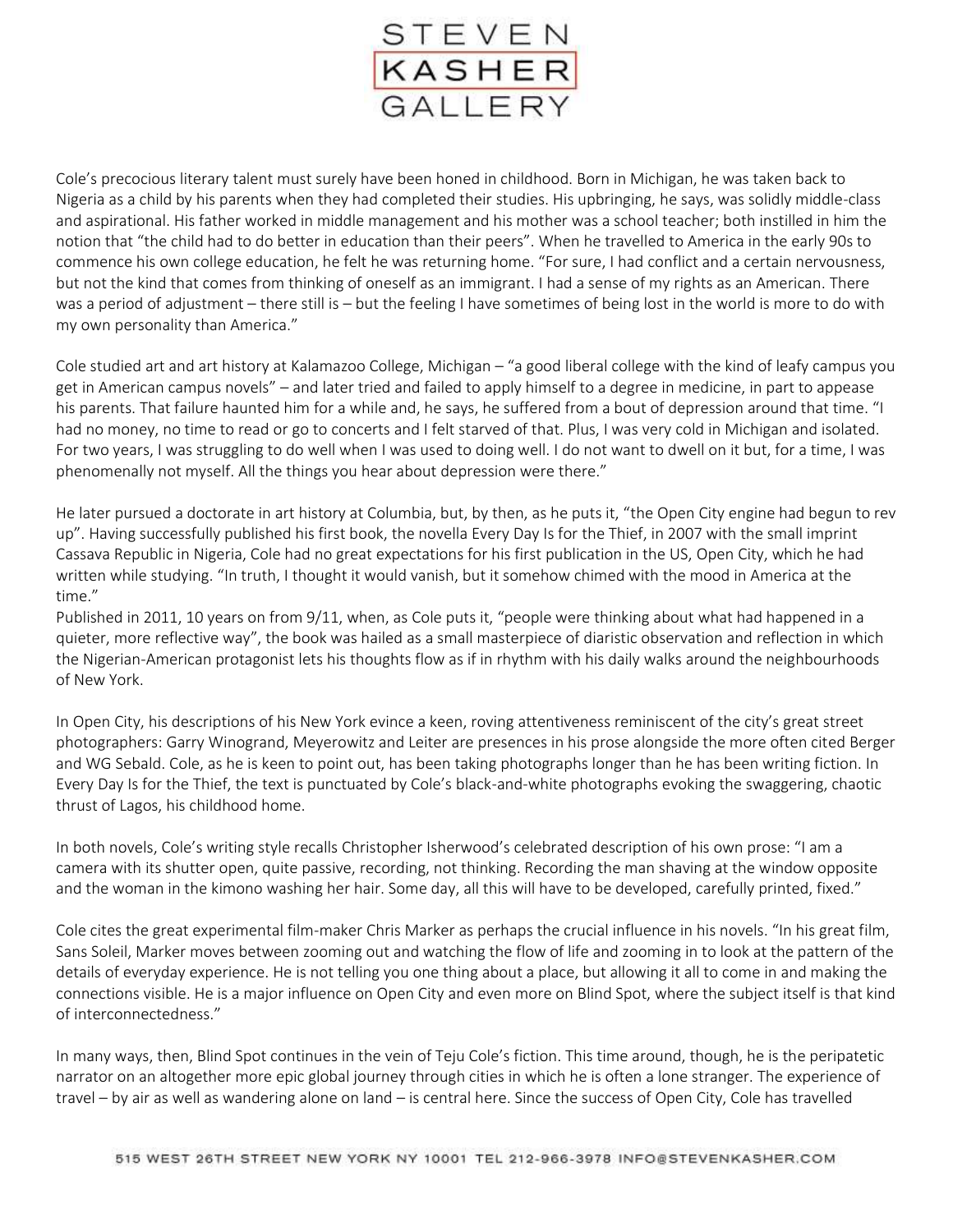

extensively – to literary festivals, teaching programmes, writer's residencies and promotional events. As the novelist Siri Hustvedt puts it in her introduction: "Teju Cole really gets around." Thus, each photograph and fragment of prose is grounded in a specific location: Auckland, Basel, Chicago, Lagos, Nairobi, New York, Paris and so forth. "In each place I have travelled," he writes, "I have used my camera as an extension of my memory."

Even if Trump goes, that ideology has taken hold… It's gotten very serious and very wearying to the soul and spirit The images, and the reflections that follow from them, are also a way of fixing moments that might otherwise be lost in the sheer overload of global memories he has stored in his head in a relatively short time. "Certain experiences became more vivid as I was walking around and thinking about what I was photographing," he elaborates. "In central Bali, for instance, there was an afternoon that has survived very clearly and vividly in my memory but also in the false memory of the photographs I took that day. They are stilled moments, fragments from a much bigger experience, a film that could only have been captured with a camera attached to my head."

Given that he takes his camera with him wherever he goes, how visible a presence is he when he shoots on the street? He laughs, anticipating the underlying thrust of my question. "Well, a solitary black tourist is not a common sight in Switzerland or Kathmandu or northern Italy or even in upstate New York," he says, ruefully, "so, I am already a little strange. But, there is a way in which having the camera makes me more free. It is a kind of invisibility cloak, especially when you are on a strange street far from home. But, oddly enough, I was more free in Kathmandu than in Lagos. The first assumption everywhere is, 'there is a black tourist' – but, in Nigeria, that question becomes more complex. There is more suspicion."

How about America, though? Has he felt more suspicion there of late as a lone black man with a camera? "That's a different sort of complication," he says, sighing. "There is the now common national security type of jitteriness that attends a bearded man of vaguely foreign appearance with a camera – 'Is he planning something?' But, my own attitude is different in America. I know my rights. Whether I am in Palm Beach or Selma, I am also at home."

I ask him if he truly feels at home in Trump's America. He pauses for perhaps the first time in the interview. "No. I don't feel at home in the United States right now and that is an uncomfortable feeling. I watched Fox News recently and I realised that they are on an oppositional war footing constantly. It was depressing, but also instructive insofar as it convinced me that there is something incredibly robust at the sub-Trump level. Even if he goes, that ideology has taken hold in a mesmerising way. It may endure because the right have become incredibly emboldened. I've been here for 25 years now, but this is new information to me. It's gotten very serious and very wearying to the soul and spirit. Like many people, since the election, I've gone from astonishment and disbelief to resignation and back to disbelief again."

Blind Spot, though, only hints at the political anger that has fired some of his writing in the past – his polemic against the philanthropy of the rich and privileged, The White Savior Industrial Complex, is required reading: a time bomb that explodes with little warning amid the otherwise measured prose of Known and Strange Things. (He is a constant presence on Instagram, where his new, more politically attuned series, Black Paper, is a tantalising work-in-progress.) But the density and complexity of Blind Spot is also, he insists, a protest against the relentless, deadening noise of populism and demagoguery.

"One of the responses to all that is to do the work I do. My essays are not political in the main, but they are trying to advance a humanist argument. Likewise, my photographs are complex, but I hope, rewarding. If you spend time with them, I hope their nuances and formal rhythms will reveal themselves. This is the book I most wanted to make at this